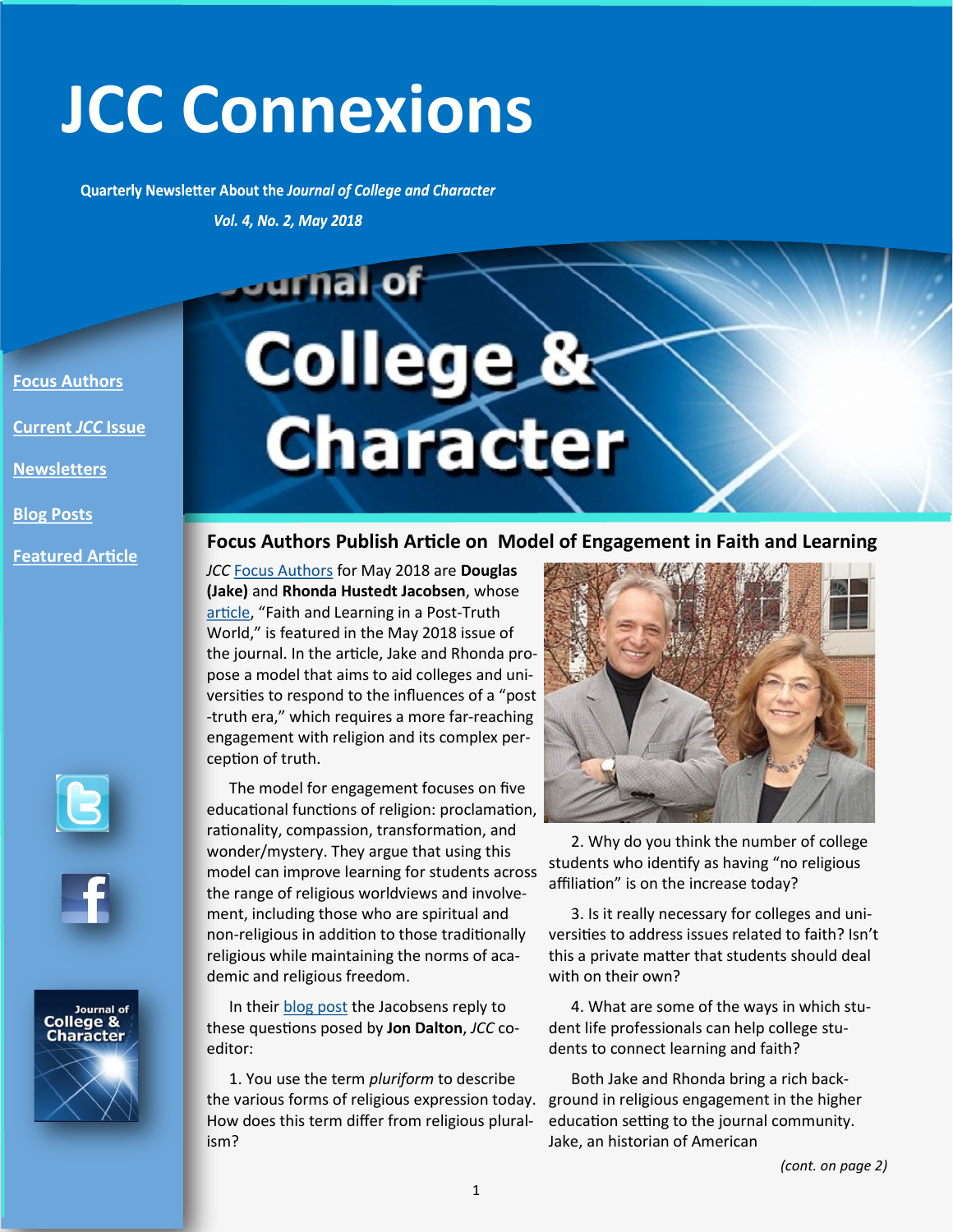#### **Focus Authors** *(cont. from page 1)*

religion, and Rhonda, a scholar of American higher education, are co-directors of the Religion in the Academy Project, a long-running research [initiative](http://www.religionintheacademy.org) about the impact of religion and religious diversity across all the structures of American higher education. They also serve on the advisory board for the IDEALS project (Interfaith Diversity Experiences and Attitudes Longitudinal Survey), which is associated with the Interfaith Youth Core.

At Messiah College (Mechanicsburg, PA), Jake is distinguished professor of church history and theology, and Rhonda is professor of psychology and director of faculty development. In addition to publishing articles and essays, they have also published three books with Oxford University Press: *Scholarship and Christian Faith: Enlarging the Conversation* (2004); *The American University in a Postsecular Age* (2008), winner of the Lilly Fellows Book Award; and *No Longer Invisible: Religion in University Education (*2012), winner of a Critics Choice Award from the American Educational Studies Association.

Jake's award-winning book, *Thinking in the Spirit,*  (2003) catalogues the emergence of Pentecostalism as a theological movement that has transformed the practices of Christianity not just in America but around the world. He is also the author of two widely-used texts on

global Christianity, *The World's Christians* (2011), and *Global Gospel: An Introduction to Christianity on Five Continents* (2015).

A former public school counselor, Rhonda has been recognized with both national and campus teaching awards and has received grants in support of course development for bringing science and religion into dialogue. She champions a vision of faculty development that combines a strong commitment to holistic education (including cooperation between faculty and student life professionals) with an equally strong emphasis on faculty research. Her assumption is that students acquire habits of life-long learning best when they see those habits embodied in their teachers.

Jake completed a Ph.D in American religious history at the University of Chicago, with a dissertation describing the beginnings of religious pluralism in colonial America. Rhonda's (Ed. D., Temple University) dissertation research focused on how to reward good teaching at the university level and stressed the importance of intrinsic motivation in contrast to extrinsic.

With their varied backgrounds and expertise, together with their common interests, the two scholars have presented their work through lectures and workshops on various campuses and at gatherings of academic and professional societies, divisions of student life, chaplains, and college presidents.

#### **"Promising Trends" in Law, Policy, & Interfaith Dialogue Discussed at SRHE Pre-Conference**

By Zachary Cole

In honor of NASPA's 100th anniversary, the Spirituality and Religion in Higher Education Knowledge Community (SRHE) sponsored a special half-day pre-conference session, "Spirituality, Secularism, and Religion in Higher Education: Where We've Been, Where We Are, and Where We're Going," at the 2018 NASPA National Conference.

To explore the topic, "Where We've Been," all conference attendees shared highlights of the religious, secular, and spiritual histories of their institutions. This activity introduced participants to each other while underscoring the historical impact of religion on their institutions.

 To further develop the topic of "Where We've Been," **Amy L. Fisher,** university chaplain at Suffolk University, and **Sable Manson,** assistant director for student leadership and development at University of Southern California's Joint Educational Project provided a brief historical context of religious movements in the United States over the last 100 years and the ways that context has impacted higher education. Issues covered included the G.I. Bill,

shifts in immigration, and the rise of Islamophobia.

The session then welcomed **Shafiqa Ahmadi**, from the University of Southern California Center for Education, Identity, and Social Justice and NASPA Spirituality and Religion in Higher **Education KC** 

**Janett I. Cordovés** and **JT Snipes** from the Interfaith Youth Core to join Amy Fisher as panelists to discuss "Where We Are" and "Where We're Going."

The panelists reflected on the current "moment' in regards to religion and spirituality in higher education, the role of research and scholarship in preparing student affairs professionals, and promising trends in law, policy, and interfaith dialogue.

The session concluded with sharing of resources and small group discussion.

For more information about this session, please contact SRHE KC co-chairs, **Zachary Cole** at [zachary.cole@tufts.edu](mailto:zachary.cole@tufts.edu) and **Ross Wantland** at [wantland@illinois.edu.](mailto:wantland@illinois.edu)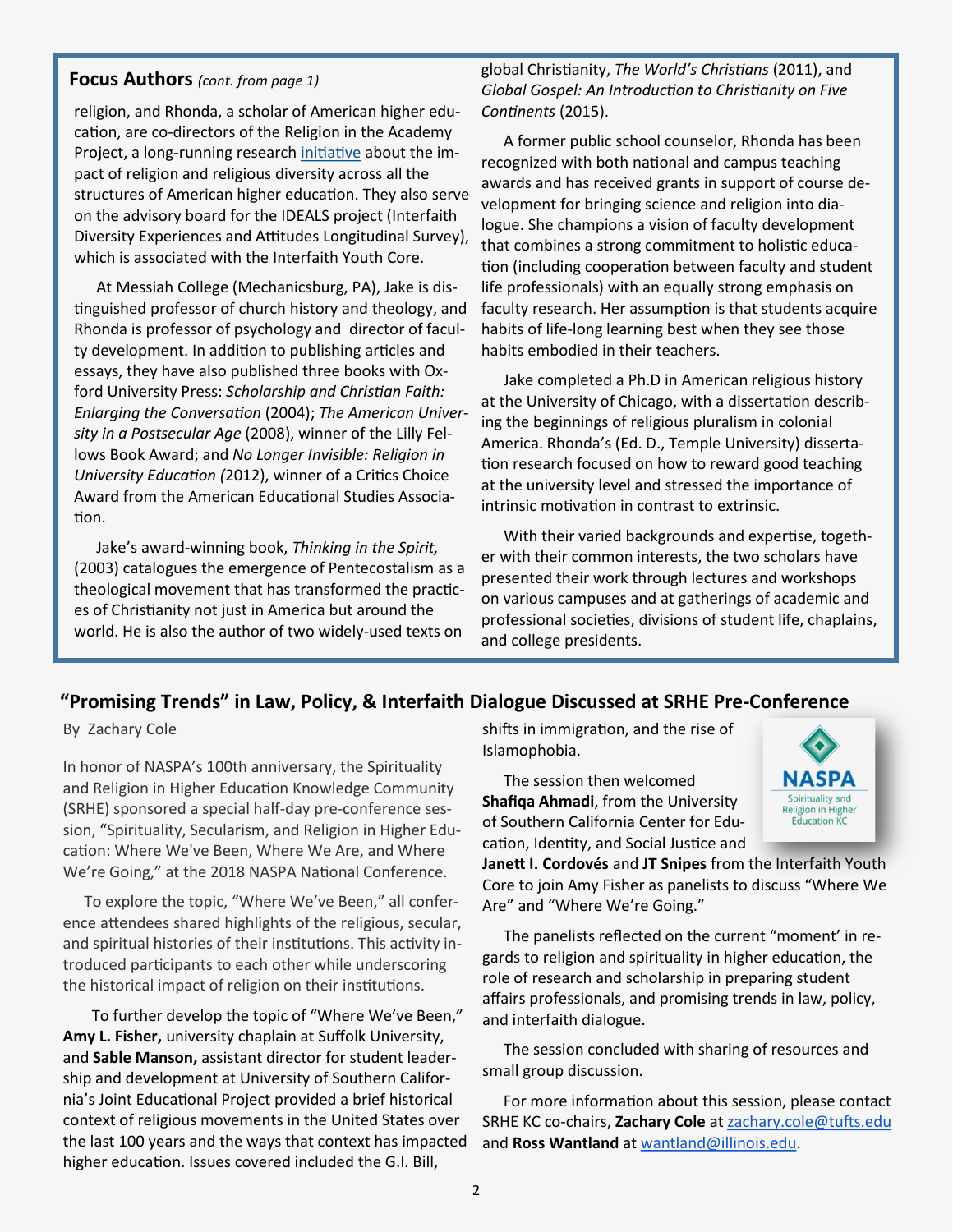#### **Supporting First-Year Students around Career Development**

#### **By Michael J. Stebleton**

Over 30 years ago, I enrolled at the University of Minnesota-Twin Cities as an ambitious, yet extremely undecided undergraduate student. As I tell my own students now, "I was paradoxically interested in everything—but nothing." I joined the College of Liberal Arts, home to over 60 different majors, and I was simultaneously excited and overwhelmed by the options.

Much to the credit of a supportive and persistent academic adviser, I finally decided on a major at the beginning of my junior year. Like many decisions that college students make, my major decision-making process occurred largely by chance, or what **Krumboltz** and **Levin**  (2004) call *planned happenstance*. I was lucky to have the support from caring advisers and professors in my eventual home, the Institute of Child Development, where I majored in child psychology.

Although I have little regrets about my decision, I could have been intentional and engaged in my decisionmaking process. For example, I did not enroll in a careerdecision making course or planning workshop, even though these options existed. I did not seek out consultations with a career counselor, despite the availability of this resource. In addition, I did not participate in internships or research projects until later in my undergraduate experience. While all of these opportunities likely existed during my first-year of college, I did not avail of them, unfortunately. My experience likely reflects many current students' interactions.

Luckily, *planned happenstance* frequently results in positive endings. Currently, I spend much of my time as

a faculty member in the College of Education and Human Development, supporting undergraduates who are making similar life-career decisions, often during the critical first year of college. Career development expert **Mark Savickas** says that we spend much of our lives figuring out how to *turn our preoccupations into occupations*.

We are always working on preoc-

cupations (i.e., figuring out what we want in life and how to get there). My own struggles as an undergraduate student with life-career decisions continues to inform how I interact and support my students. Furthermore, my own experiences shaped the philosophy underlying [our article](https://www.tandfonline.com/doi/full/10.1080/2194587X.2018.1445646) in the May 2018 issue of *Journal of College and Character*.



In this article, my colleague **Kate Diamond** and I argue that career development opportunities should be considered a high-impact practice and that institutional leaders should be doing more to provide these types of opportunities for students at two- and four-year institutions—especially during the first year. Inquiries and rigorous debate focused on high-impact practices and stu-

dent engagement persist in in the higher education and student affairs literatures (**Groccia**, 2018; **Kuh**, 2016).

According to **Wolf-Wendel, Ward,** and **Kinzie**  (2009), *engagement*  includes two main components: what the student does and what the institu-



tion does. Engagement is essentially an agreement about the educational experience between the two parties. However, the emphasis on *student effort* tends to get over-emphasized; the contract is often unequal. As educators, we often place the blame on students for their perceived lack of engagement, both academically and socially.

 **J. Luke Wood** (2018), higher education scholar, argues that student development theories are often limited and harmful, especially to historically underserved students. He offers critiques and concerns about engage-

> ment models in that there is often excessive focus on student effort and not enough responsibility placed on the institution.

 Moving forward, institutional leaders need to focus on context, actions, and outcomes around various domains such as programs (high-impact, inclusive), practices (culturally relevant, equitable), resources (sustainable and meaningful), and inquiry (outcome-focused), among

others (Wood).

Applying this re-envisioned understanding of engagement re-considered argument to our article, we contend that career development should become the job of student affairs practitioners and faculty across campus. Key institutional leaders need to invest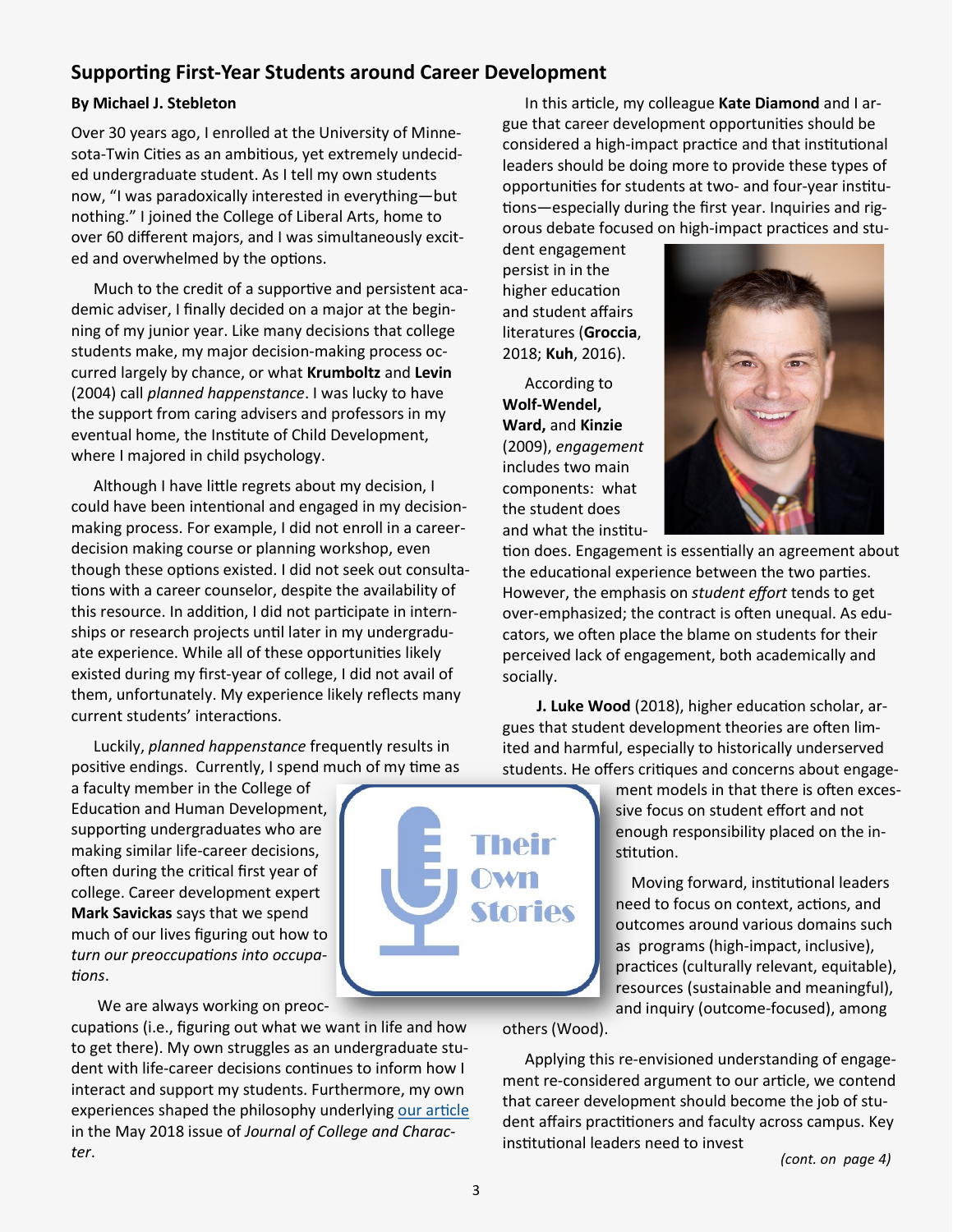#### **Supporting** (cont. from page 3)

more effort into building and fostering effective partnerships, practices, and policies that allow all students, but especially first-year students, to take advantage of career planning experiential opportunities (**Fox**, 2018).

The need for more career development and planning is timely and relevant. A recent *NACE Job Outlook* survey (2017) reported that there are significant gaps between the perceived career readiness skills of recent undergraduates and the perceptions of the employers who are hiring them (**Bauer-Wolf,** 2018). For example, let us examine *oral and written communications* competencies. Approximately 80% of students considered themselves proficient; however, only 42% of employers rated recent graduates proficient in oral and written communications.

Significant gaps exist in other core competencies including professionalism/work ethic; critical thinking/ problem solving; leadership; intercultural fluency, and career management. Furthermore, students who do possess these skills are often unable to talk effectively about how to apply them in an interview (**DuRose** & **Stebleton**, 2016). Clearly, opportunities exist to narrow this gap. We believe that more career development opportunities in the form of internships, service learning, and career planning classes and embedded workshops—especially offered in the first year—would foster student skill development in the core competencies and support students to become more prepared for the workplace.

Okay, I admit it. I did not use career services on my campus during my undergraduate years. Fortunately, I made strong connections with faculty members who challenged and guided me (despite my negligence of the diligent career staff). A recent *Atlantic Monthly* article implored, "Why Aren't College Students Using Career Services?" (**Fadulu**, 2018). Let's be honest. This problem is *not* new. Approximately 50% of students do not use career services, and many who do have mixed reactions about their satisfaction with these interactions. But change can occur with intentional effort, commitment, and shifts in institutional mission around career development delivery models (**Cruzvergara**, **Testani**, & **Smith**, 2018). Career development efforts must become an institutional priority.

We contend in the article that career development centers need to become even more innovative and strategic in terms of reaching our students; this is especially true for underserved student populations (including immigrant students, first-generation, and/or students of color). Most importantly, career development professionals need the resources to support and sustain these efforts. Supporting students around high-impact practices and career development in the first year must become a priority for all educators, including student affairs administrators and practitioners. The time is now, and extensive opportunities exist to make significant changes at an institutional level.

#### **References**

- Bauer-Wolf, J. (2018, Feb. 23). Overconfident students, dubious employers. *Inside Higher Education*. Retrieved from: [https://](https://www.insidehighered.com/news/2018/02/23/study-students-believe-they-are-prepared-workplace-employers-disagree) [www.insidehighered.com/news/2018/02/23/study](https://www.insidehighered.com/news/2018/02/23/study-students-believe-they-are-prepared-workplace-employers-disagree)-students-believe -they-are-prepared-workplace-[employers](https://www.insidehighered.com/news/2018/02/23/study-students-believe-they-are-prepared-workplace-employers-disagree)-disagree
- Cruzvergara, C. Y., Testani, J. A., & Smith, K. K. (2018). Leadership competency expectations of employers and the expanding mission of career centers. *New Directions for Student Leadership*, 157, 27–37. doi:10.1002/yd.20277
- DuRose, L., & Stebleton, M.J. (2016). Lost in translation: Preparing students to articulate the meaning of a college degree. *Journal of College and Character, 17*(4), 271-277. doi: 10.1080/2194587X.2016.1230759
- Fadulu, L. (2018, Jan. 20). Why aren't college students using career services? The Atlantic Monthly. Retrieved from: [https://](https://www.theatlantic.com/education/archive/2018/01/why-arent-college-students-using-career-services/551051/) [www.theatlantic.com/education/archive/2018/01/why](https://www.theatlantic.com/education/archive/2018/01/why-arent-college-students-using-career-services/551051/)-arentcollege-students-using-career-[services/551051/](https://www.theatlantic.com/education/archive/2018/01/why-arent-college-students-using-career-services/551051/)
- Fox, K. F. (2018), Leveraging a leadership development framework for career readiness. *New Directions for Student Leadership*, 157, 13–26. doi:10.1002/yd.20276
- Groccia, J.E. (2018). What is student engagement? *New Directions for Teaching and Learning, 154,* 11-20. San Francisco, CA: Jossey-Bass. doi: 10.1002/tl.20287.
- Krumboltz, J.D., & Levin, A.S. (2004). *Luck is no accident: Making the most of happenstance in your life and career*. Atascadero, CA: Impact.
- Kuh, G.D. (2016). Some thoughts about doing the right thing in uncertain times. *Journal of College and Character, 17*(4), 213-222. doi: 10.1080/2194587X.2016.1230761
- NACE Job Outlook Study 2018. (2017). Are college graduates "career ready?" Retrieved from: https://www.naceweb.org/careerreadiness/
- Savickas, M.L. (2012). Life design: A paradigm for career intervention in the 21st century. *Journal of Counseling & Development, 90*(1), 13-19.
- Wolf-Wendel, L., Ward, K., & Kinzie, J. (2009). A tangled web of terms: The overlap and unique contribution of involvement, engagement, and integration to understanding college student success. *Journal of College Student Development, 50*(4), 407-428.
- Wood, J.L. (2018). *A critique of popular education theories: Towards a real understanding of underserved students*. Presentation at University of Minnesota-Twin Cities on February 19, 2018.

*Michael J. Stebleton is associate professor of higher education in the Organizational Leadership, Policy, and Development (OLPD) Department at the University of Minnesota-Twin Cities. His research and teaching interests include career development, student development, student success, and persistence. His current work explores the experiences of marginalized college student populations.*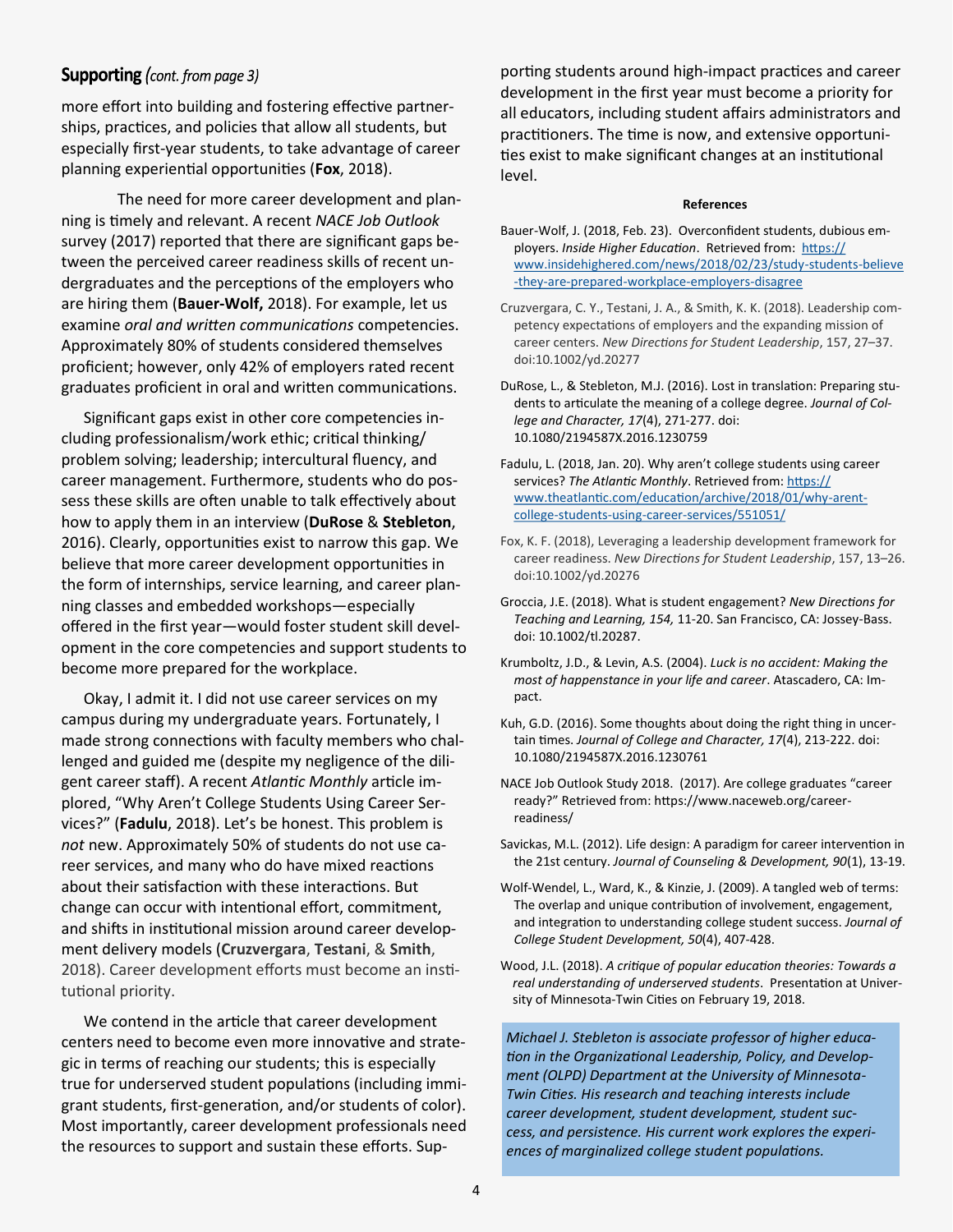# **NASPA 100th Anniversary Collection**

*Access it [here.](http://explore.tandfonline.com/content/ed/naspa-100-years)*

The articles in this special anniversary collection from NASPA's signature journals represent a wide spectrum of research and reflect the evolution of higher education and student affairs. This collection of influential



# *Journal of College & Character,*

*Volume 19, Number 2, 2018, Access it [here.](https://www.tandfonline.com/toc/ujcc20/current)*

- **Faith and Learning in a Post-Truth World ,** Douglas Jacobsen and Rhonda Hustedt Jacobsen
- **Encouraging the Spirit: The Role of Student-Faculty Interactions in College Students' Meaning-Making and Spiritual Quest**, Tiffani Riggers-Piehl and Linda Sax
- **Religious Student Organizations as Agents of Spiritual and Moral Development Among South African Undergraduates,** Nathaniel Cradit and Matthew Wawrzynski

• **Sense of Purpose Among Female Students Belonging to Minority Ethnic and Buddhist Backgrounds**, Gitima Sharma and Eva De Alba

• **Bridging Political Divides on Campus: Insights from the Study of Worldview Diversity,** Shauna Morin, Rebecca Crandall, Alyssa N. Rockenbach, and Matthew Mayhew

- **Advocating for Career Development and Exploration as a High-Impact Practice for First-Year Students,** Michael Stebleton and Kate Diamond
- **The Implementation of P.O.W.E.R. (Pushing Our Will to Experience Resilience): An Intervention to**

**Address Retention and Graduation Rates Among Men of Color,** Delmar Dualeh, Virginia Diaz-Mendoza, Monika Son, and Christian Luperon

**• Academic and Student Affairs in Collaboration: Creating a Culture of Student Success, Reviewed by David** Eberhardt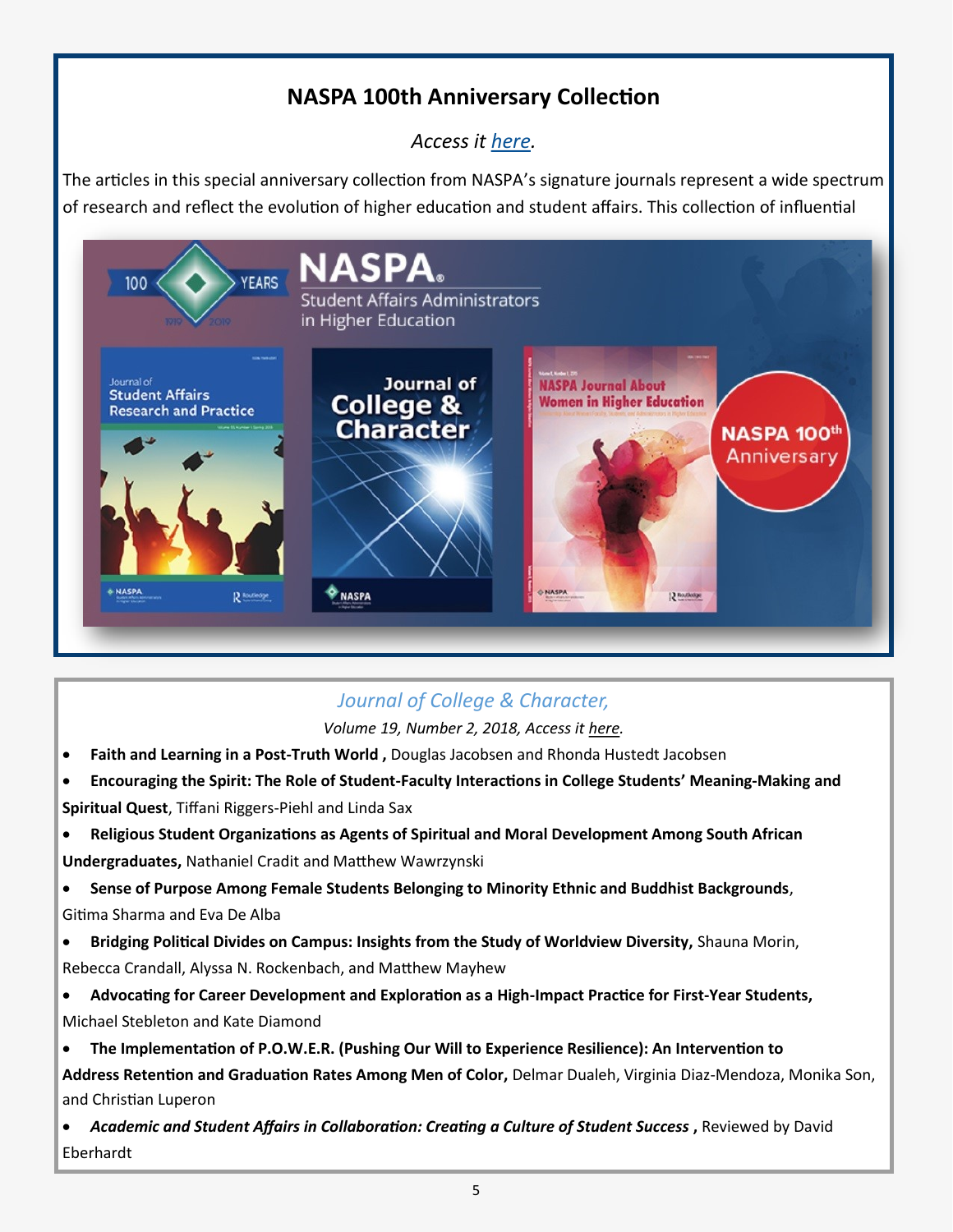#### **Those Who Live, Die, and Tell Our Stories**

#### By Alan Acosta

This week I am helping to support an event on our campus honoring the lives of students who have passed away in the last year. This type of event happens on college and university campuses across the country. As part of the planning for the ceremony, I have had the



privilege of talking to several family members of the students who have passed away about their attendance and involvement in the ceremony. As part of my conversation, during these times of unimaginable sadness, sorrow, or grief, I have felt it important to share with families and loved ones an important truth: their stu-

dents have had a lasting impact on our community, regardless of how long or brief their time on our campus.

While the conversations with families can be hard, I appreciate the opportunity to let families know their student was an irreplaceable member of our university family, one who positively touched the lives of students, faculty, and staff and who is remembered fondly by others. There is a part of me that wishes I could talk to more families of students at the university who are still alive and share a similar sentiment. I think it is valuable to let people know someone they care about, who they have helped shape and mold, is a person who has engaged positively in the world.

This ceremony and the conversations I have had with these families have had me thinking quite a bit about what we as higher education professionals and as people do to support students becoming the types of leaders and humans who strive to be kind, caring, compassionate, thoughtful, energetic, dynamic leaders working towards a better world. These reflections come at a time where my division of student affairs is also finalizing its updated mission, vision, and values. The questions we have been asking ourselves are questions which I think every professional should spend some time pondering. Who are we? What do we do? Why do we do it? What do we believe in? And how do we communicate to others these beliefs and the values that are the core of our work? These are big questions with big ideas that do not always lend themselves to easy answers. How do we as higher education professionals

create, innovate, and articulate the values we bring to our jobs and the principles we hope students discover and eventually use to positively impact our world?

These thoughts remind me of Lin-Manuel Miranda's play *Hamilton*, whose song *Who Lives, Who Dies, Who Tells Your Story?* wrestles with the idea of what someone's legacy is and how that legacy lives on and is told by others, whether through words, deeds, or actions. In the play, it recognizes that many of Alexander Hamilton's contributions have been minimized, understated, or overlooked over the course of time, yet, his contributions to the founding and development of the United States were immense. While most higher education professionals are likely not attempting to found a national bank, we, like Alexander Hamilton, strive to create and implement big, bold, sometimes even radical ideas we feel will inspire and shape our institutions into a better environment for those who inhabit our spaces.

One of the most important principles for me is the importance of the role graduate students and new professionals play in the future of our profession. I am very lucky in my job to be able to interact and work with graduate students and new professionals on a daily basis. Their energy and passion for learning about the profession always makes me more enthusiastic about my job and the work we do supporting students. I also get great energy from teaching them everything I know

about the field, how to positively impact students, and how to consistently and congruently grow into the kind of professionals who embody their values by means of their work.



What I have

learned so far in my higher education professional journey is that my legacy as a higher education professional, and as a human being, is most readily found in the lives and careers of professionals I help guide and shape. If my accomplishments, struggles, joys, frustrations, and overall lessons can instruct and inform others on how to find their own personal and professional beliefs, then I have succeeded as a higher education professional. Encouraging the nurturing and character building of persons that can be further taught to others ensures my own values live on long after I have *(cont. on page 7)*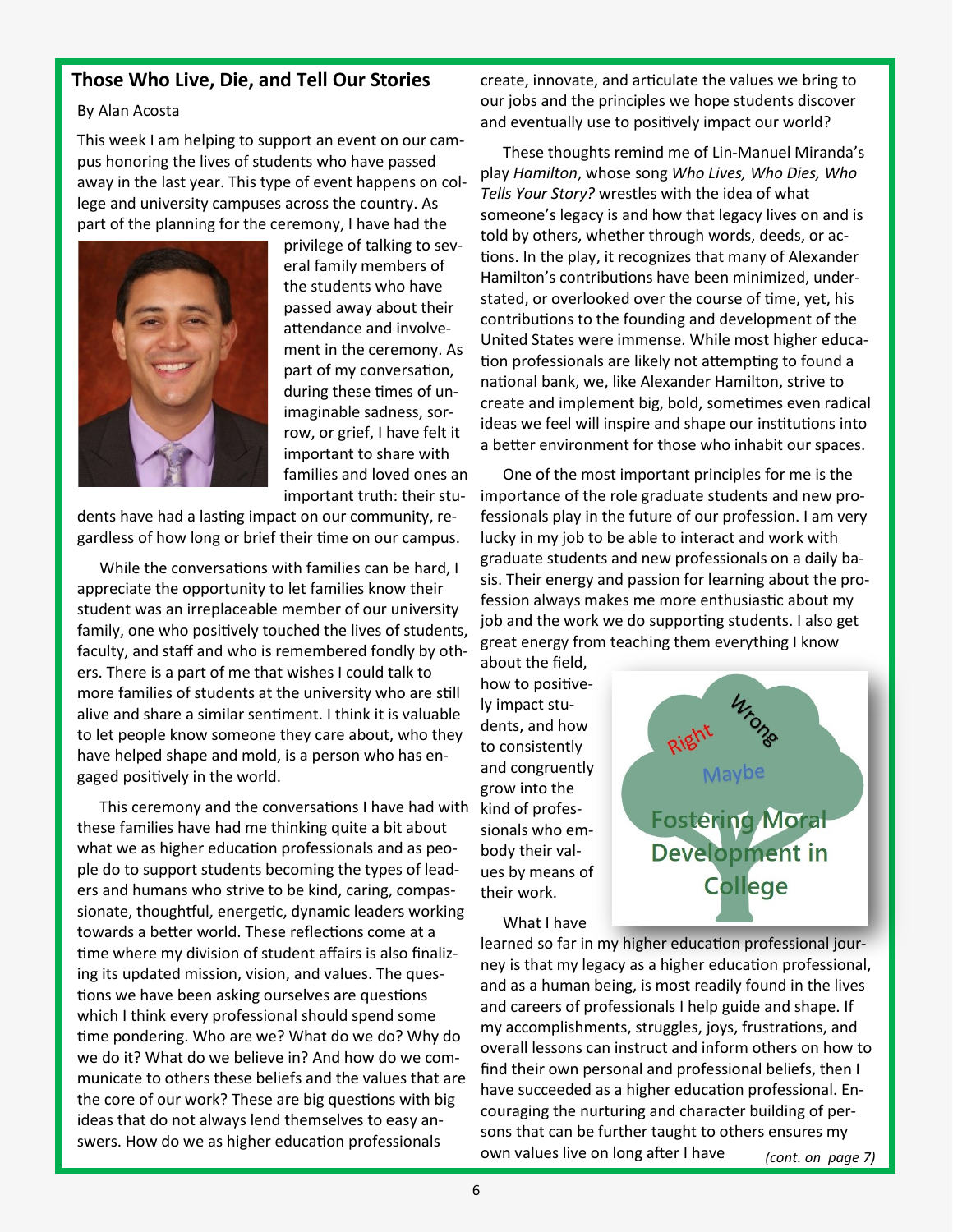#### **Those Who Die** *(cont. from page 6)*

left that person's story.

I think for higher education professionals, identifying our legacy, our story, and how that story is told is something on which we should regularly reflect and spend time. To do so empowers us to remember why we do the work we do, evaluate how we are doing, make necessary and needed adjustments to improve our practice, and reembark on a path to making a difference in others. As I move forward in the next steps of my career, I encourage all higher education professionals to think about these big concepts and ideas about what their legacy will be. When doing so, consider the lyrics from the Hamilton song that asks if after our life is over, will our story be told?

> *Alan Acosta is associate dean of students at Florida State University, managing student crises and helping create a welcoming campus community. He believes in the importance of helping college students to become ethical global leaders.*

#### **Announcing** *Convergence Magazine*

By Jenny L. Small

The Board of Directors and staff of Convergence are pleased to announce the recent launch of *Convergence Magazine*, a new online publication dedicated to promoting harmonious campus communities and the fostering of responsible global citizens by spreading understanding among those who espouse a wide range of identities and worldviews.

These are the two areas of convergence upon which our organization stands: (1) the convergence between religious, secular, and spiritual identities on college campuses and (2) the convergence between administrators and faculty members at all levels of higher education and religious, secular, and spiritual life professionals

> Contact Info: Rev. J. Cody Nielsen 319 759 9688 [j.cody.nielsen@convergenceoncampus.org](mailto:j.cody.nielsen@convergenceoncampus.org) [www.convergenceoncampus.org](http://www.convergenceoncampus.org)

(including campus ministry). *Convergence Magazine*

brings to its readers previously unshared stories that are based upon these themes.

*Convergence Magazine* is just one of the content platforms offered by Convergence, which also includes weekly blog posts and monthly webinars, as well as on-site trainings for



higher education and religious life professionals.

You can read the first issue of *Convergence Magazine* at [https://convergenceoncampus.org/resources/](https://convergenceoncampus.org/resources/convergence-magazine/) [convergence](https://convergenceoncampus.org/resources/convergence-magazine/)-magazine/. In response to the lead article, readers were invited to participate in a free webinar April 25, 2018, on the question of the language used when speaking and writing on issues relatng to religious, secular, and spiritual diversity.

#### **Join the** *JCC* **Ambassador Team**

*A phenomenal, energetic team who loves reading, researching, and writing about all things connected and interconnected to character and values!* 

Some basic responsibilities include

- Responding to each blog post published on the *Connexions* (about four annually) after researching the topics and *JCC* articles relating to the post
- Actively engaging and encouraging engagement in discussion within the *JCC* site
- Promoting *JCC* issues on social media articles, blog posts, journal events, and newsletters
- Engaging in other initiatives as determined by the social media team

*For more information and/or to apply, please contact Janett I. Cordovés, associate editor for social media/JCC Ambassador, at [janetticordoves@gmail.com](mailto:janetticordoves@gmail.com)*